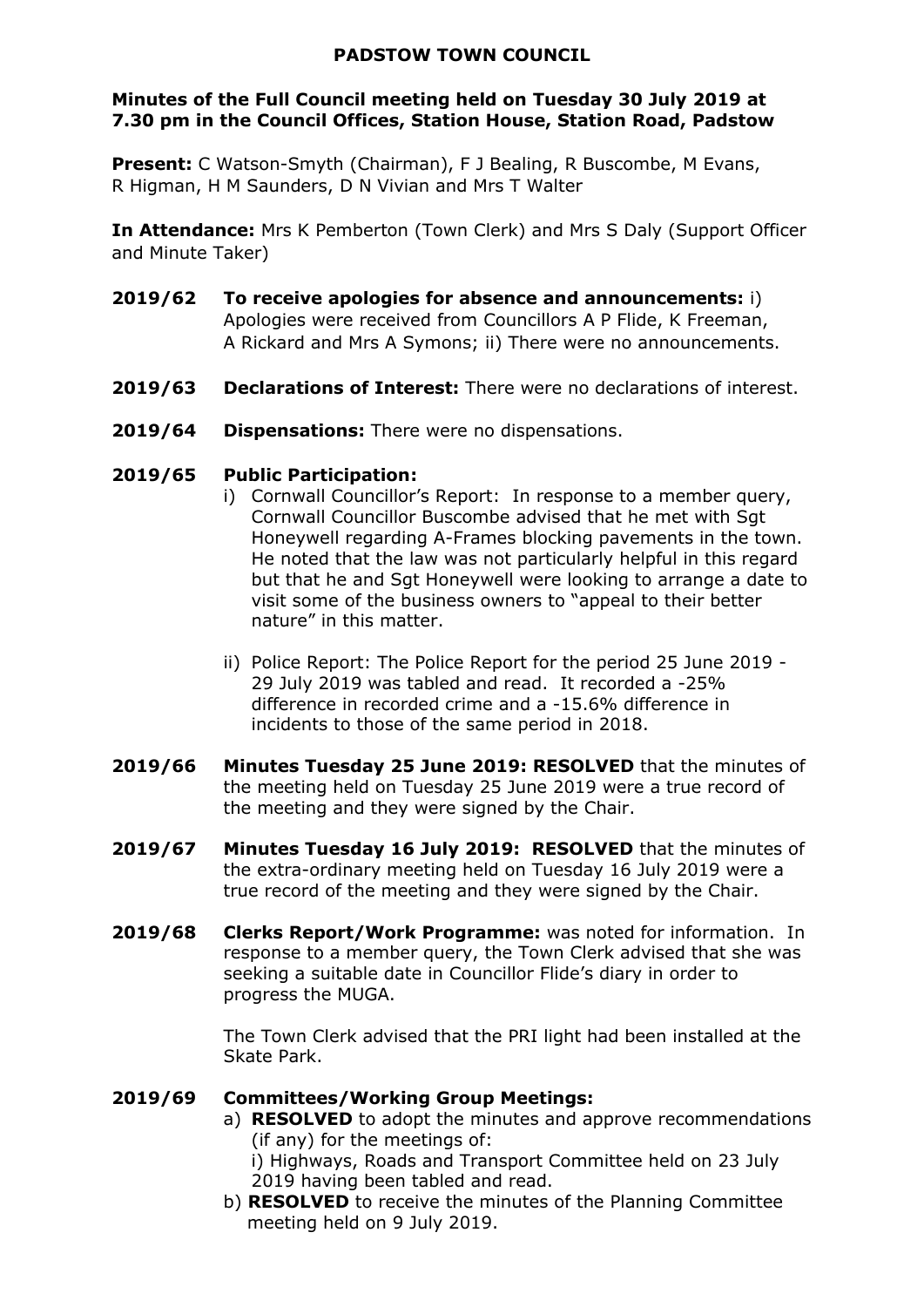# **2019/70 Finance: Monthly Accounts and Payments July 2019**

- The monthly finance report was received and noted for information.
- It was **RESOLVED** to i) ratify accounts paid July (a) of £11,300.03 and direct debits paid of £16,533.21; ii) to ratify accounts paid July (b) of £6,106.12 and direct debits of £4,379.48; and iii) to approve the addendum to accounts outstanding for payment of £6,445.99 having been tabled and read.
- Car park takings were noted. Comment was made that both car parks were down for the month of June. It was suggested that people parking for longer periods could be a contributory factor.
- d) Bank Reconciliation availability was noted.

# **2019/71 Correspondence:**

a) Correspondence for information was noted.

b)(i) Cornwall Council Street Trading Policy Consultation: Members discussed the consultation. Matters of concern with the draft policy included:

- Note 4 of page 7 was confusing regarding privately owned land and Town/Parish Council land. Question was also raised as to whether the need to seek permission from the Town/Parish Council prior to obtaining the license should be worked into the policy. This would avoid people obtaining a license from CC only to be moved on by PTC because they did not have required permission to be on Council owned land and had not provided relevant public liability insurances or risk assessments. Generally, members were dissatisfied with the Town Council being treated differently to any other landowner within the policy.
- The last paragraph of page 5 should include a reference to seeking the landowner's permission.
- The pre-application advice and application assistance should be as an appendix or at the back of the policy.

Comment was also raised that on page 5 in the Service Providers paragraph that it was Cornwall Council's view in respect of interpretation of service providers, not all local authorities were the same on this issue. This seemed confusing and something that should be mentioned. Further comment was made that there were now issues at St Ives as the uplift in licensing fees had apparently seen their approach in dealing with these issues become ineffective.

The Town Clerk advised that she was due to meet with the Padstow Harbour Master to discuss a commonality of issues including street traders later in the week. It was also noted that local MP, Scott Mann had been made aware of the issue of Service Providers for Padstow and the Support Officer was looking into the St Ives byelaw further.

**RESOLVED** to respond to the Cornwall Council Street Trading Policy Consultation as detailed in the minutes and with comment that Town/Parish Councils should not be treated differently to other private landowners. Further the Town Clerk is to update Cornwall Councillor Richard Buscombe with information relating to Service Providers.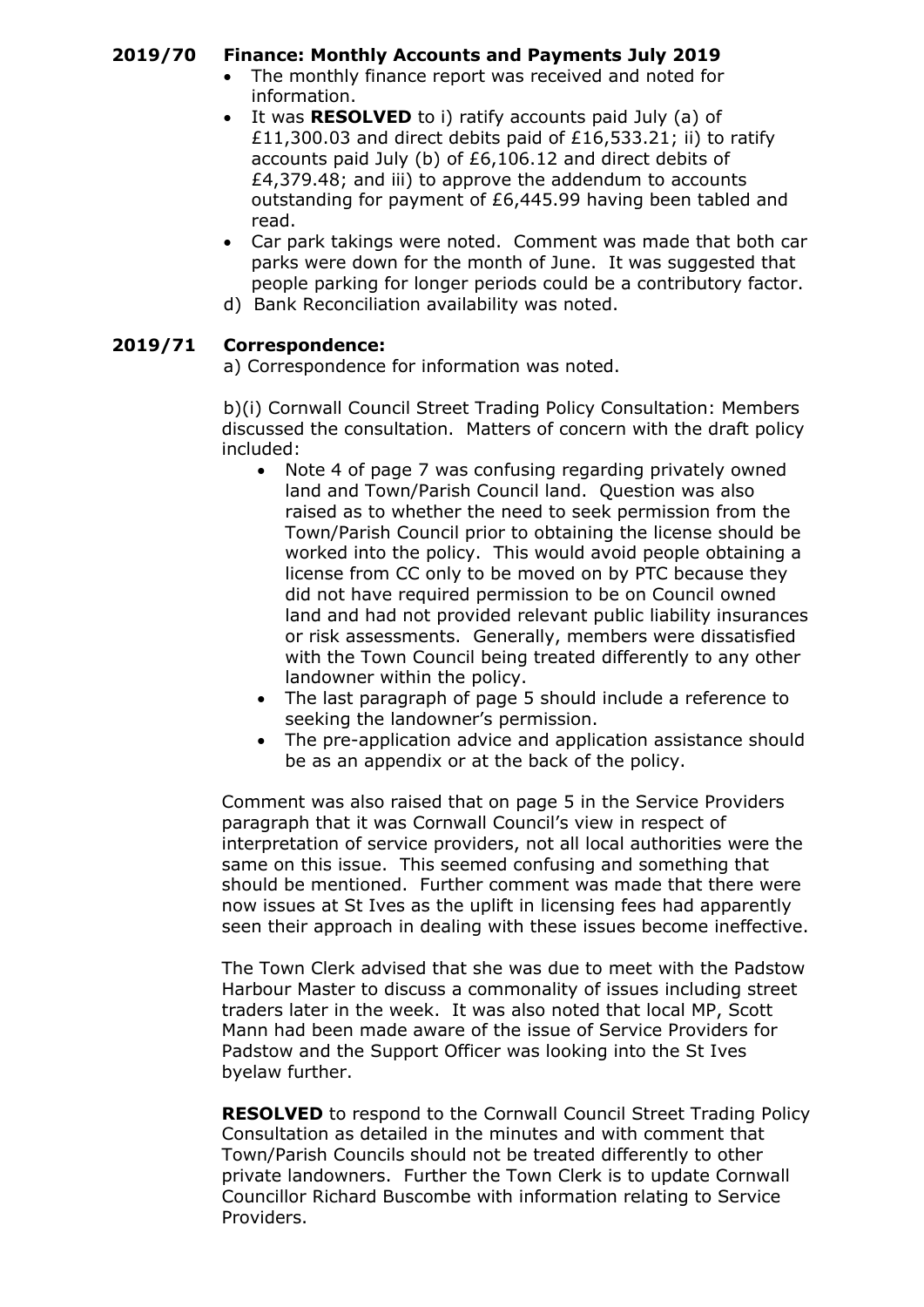(ii) BT Public Payphone Removal Consultation: Members gave consideration to the consultation in respect of the Trevone payphone. It was noted that the payphone was a traditional "heritage" phone box and a landmark but was unlikely to be missed as a telephone. It was suggested that it's structure could potentially be utilised by local groups for some purpose. It was suggested that if it was adopted by the community BT should be made to ensure that it was in a good state of repair i.e broken windows replaced.

The Town Clerk reminded members that the Town Council adopted the phone box by Station House and installed Cat 5 so that it could potentially be used as an information booth in future.

It was felt that as the response date was not until 7 October there was time for the Trevone Ward Councillors to informally ask members of the Trevone community their thoughts on the matter. It was also noted that it would be worth clarifying whether the phone box was on private land as this could impact the decision of its future.

**RESOLVED** that the Trevone Ward members i) seek informal views of the Trevone Community as to the future of the Trevone phone box; ii) clarify ownership of the land; and iii) bring a joint report to the September meeting of the Full Council.

(iii) Museum Request for Use of Council Crest: A proof of the proposed museum leaflet including the Padstow Town Council crest was circulated at the meeting. Members considered the leaflet was a good use of the crest and were pleased to be acknowledged in the same.

**RESOLVED** that Padstow Museum be permitted to use the Padstow Town Council Crest on the leaflet circulated at the June meeting of the Full Council on the understanding that permission be granted solely for this purpose and that further permissions be sought for any other purposes.

**2019/72 Council IT – Server:** The Town Clerk referred members to the agenda report. It outlined that the current server would reach it's "end of life" by December 2019 and would no longer be compliant with the necessary security due to outdated software. In response to a member query the Town Clerk confirmed that the current server was brought to Station House in the move from Unit 5b.

> The costs as detailed on agenda page 21 totalled £3,945 and it was noted that the server would last for 5 years with a view to gradually moving Council files to a "cloud"-based server during this period.

> **RESOLVED** to approve the updating of the server as detailed in the agenda report for £3,945 using Budget from the Capital/Projects Budget for Computers and the Contingency.

**2019/73 Reports from Members/Outside Organisations:** A member gave an update on a recent meeting of Padstow Area Library Support (PALS). They noted that the group felt in a "pause" as it was unclear what was happening to the core building in the short term. PALS discussed use of the building for the wider community